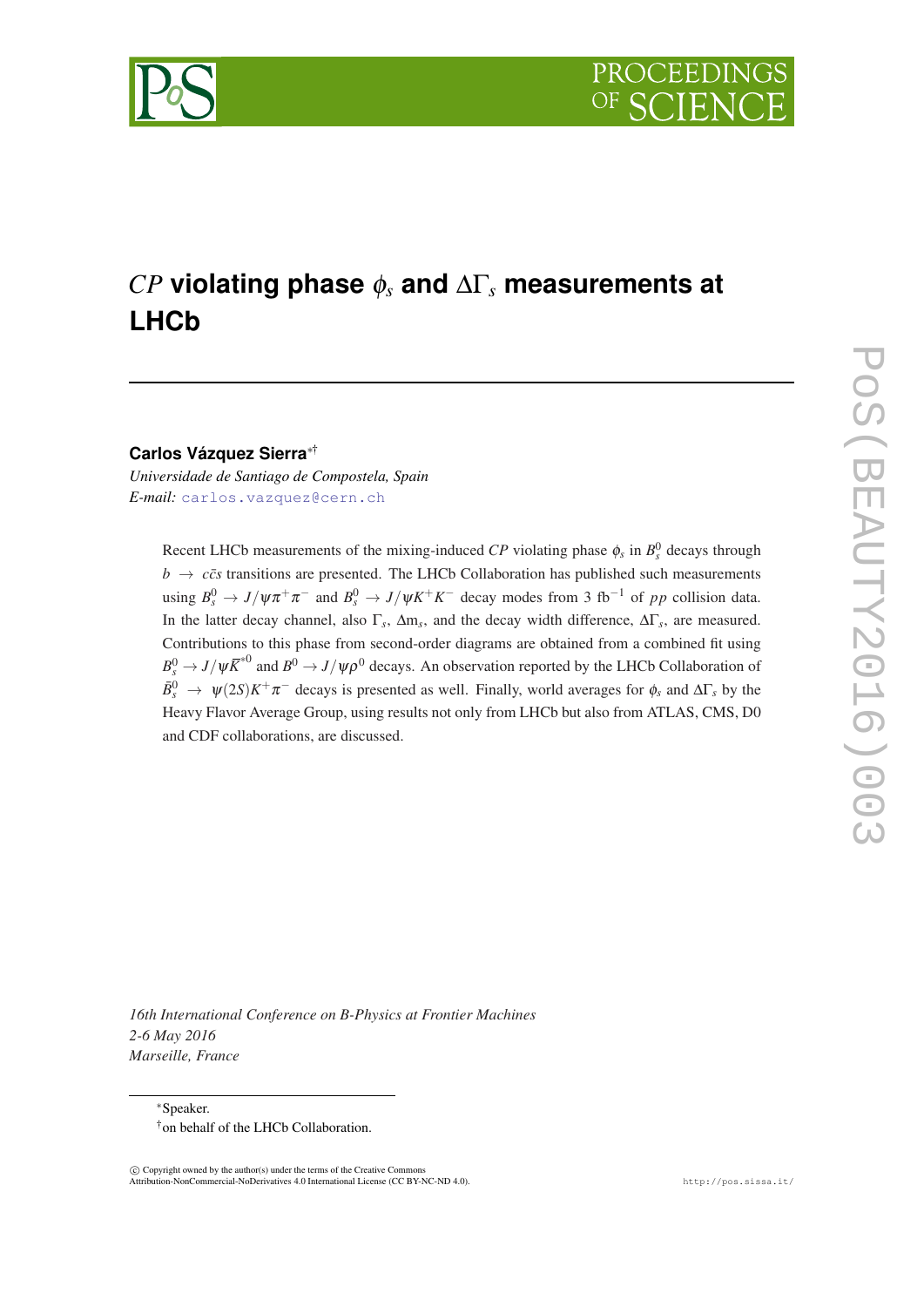### 1.  ${\it CP}$  violation in the interference between  ${\it B}^0_s$  mixing and decay

For the  $B^0_{(s)}$  meson system, a CP violating interference phase  $\phi_{d(s)}$  can arise due to the interference between the decay to a *CP* eigenstate before and after  $B^0_{(s)} - \bar{B}^0_{(s)}$  oscillation (see Figure 1). Experimentally, this phase can be accessed via a time-dependent asymmetry of the  $B^0_{(s)}$  and  $\bar{B}^0_{(s)}$ decay rates.



**Figure 1:** "Box" diagram (left) of  $B_s^0 - \bar{B}_s^0$  oscillations, and  $B_s^0 \to J/\psi \phi$  mode tree-level diagram (right).

Here we focus on the  $B_s^0$  meson system, where the  $B_s^0$  meson decays through  $b \to c\bar{c}s$  transitions of the non-spectator *b* quark. In the Standard Model (SM), and taking into account only tree-level contributions, this *CP* violating phase  $\phi_s^{c\bar{c}s}$  can be written as a function of elements of the Cabibbo-Kobayashi-Maskawa (CKM) matrix [[1](#page-6-0), [2](#page-7-0)], as<sup>1</sup>

$$
\phi_s = -2 \arg \left( -\frac{V_{cb} V_{cs}^*}{V_{tb} V_{ts}^*} \right) \equiv -2\beta_s. \tag{1.1}
$$

The fact that any possible new particle contributing to the "box" diagram (shown in Figure 1) can modify the predicted value for  $\phi_s$  [[3](#page-7-0)], and the very precise SM estimation for this phase,  $-0.0376^{+0.0008}_{-0.0007}$  rad [[4](#page-7-0)], makes  $\phi_s$  an excellent probe to search for possible New Physics (NP).

### 2. Flavour tagging at LHCb

The knowledge of the production and decay flavour of a reconstructed *B* meson, *flavour tagging*, is required in the*CP* violation studies presented in this talk [[5](#page-7-0), [6,](#page-7-0) [7](#page-7-0)]. In the LHCb experiment, there are two types of flavour taggers: SS (same-side) taggers, focused on the associated production with the signal *B* meson [\[8\]](#page-7-0); and OS (opposite-side) taggers, focused instead on the complementary  $b$  quark of the  $b\bar{b}$  pair [\[9\]](#page-7-0). In *CP* violation studies, the tagging power of these algorithms represents the effective statistical reduction of the studied sample size, having a direct impact on the sensitivity of the measured *CP* asymmetries.

A new SSK (same-side kaon) tagger algorithm has been developed by the LHCb Collaboration: based on a pair of neural networks and calibrated using the Run I dataset (consisting of 3 fb<sup>-1</sup>

<sup>&</sup>lt;sup>1</sup>Further references to  $\phi_s$  are assumed to be referred to  $\phi_s^{c\bar{c}s}$  through the rest of these proceedings.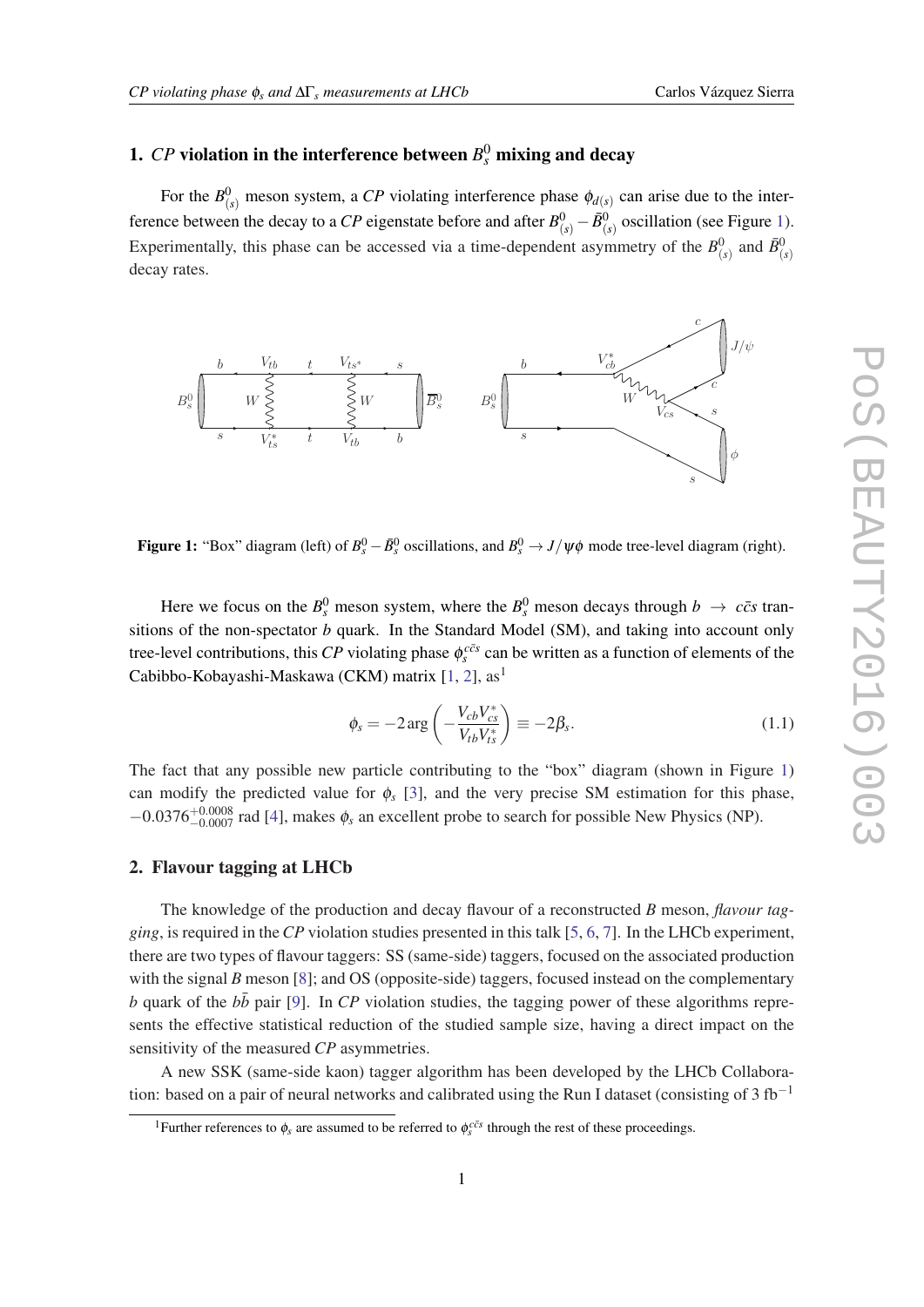of data from *pp* collisions), an improvement of  $\approx$  50% of the SSK tagging power w.r.t. the former SSK algorithm is achieved [[10\]](#page-7-0).

A new OS tagger focused on  $b \rightarrow c$  transitions has been developed, the OS-charm tagger, using 3 fb<sup>-1</sup> of *pp* data. Including this new tagger along with the OS-electron/muon (*b*  $\rightarrow$  *cW*), the OS-kaon ( $b \rightarrow c \rightarrow s$ ), and the OS vertex charge taggers leads to an absolute gain in OS tagging power of approximately 0.11% [[11\]](#page-7-0).

### 3. Results from  $B_s^0 \to J/\psi K^+ K^-$  decays

The decay channel  $B_s^0 \to J/\psi K^+ K^-$  is considered as a *golden* mode to study mixing-induced *CP* violation effects: not only  $\phi_s$  but also other parameters of interest as the mass difference  $\Delta m_s$ , the decay width and decay width difference  $\Gamma_s$  and  $\Delta\Gamma_s$ , and the modulus of the time-dependent asymmetry ratio  $|\lambda|$ , can be obtained from the study of these decays. Since the  $K^+K^-$  spectrum for masses less than  $1.05 \text{ GeV}/c^2$  has been found to be dominated by a large resonant P-wave component (corresponding to the  $\phi(1020)$  meson), followed by a small fraction (around 2.3%) of S-wave, an angular analysis is needed to disentangle the different *CP* components of  $B_s^0 \rightarrow J/\psi \phi$ (*CP*-admixture) decays.

The LHCb Collaboration has performed a time-dependent angular analysis, using 3 fb<sup>-1</sup> of *pp* data, of  $B_s^0 \to J/\psi K^+ K^-(\phi)$  decays [\[5\]](#page-7-0). Using 95690  $B_s^0 \to J/\psi \phi$  signal events, with a tagging power of 3.73  $\pm$  0.15% and a decay time resolution of approximately 46 fs, a value for  $\phi_s$ of −0.058±0.049 (stat)±0.006 (syst) rad is measured. This value, along with the results for ∆m*<sup>s</sup>* , Γ*s* , ∆Γ*<sup>s</sup>* and |λ|, are shown in Table [1,](#page-3-0) and found to be compatible with the SM predictions and with no direct *CP* violation [[4](#page-7-0), [12\]](#page-7-0). Also, no polarisation-dependent *CP* violation is observed [[13\]](#page-7-0). Main contributions of systematic uncertainties come from decay time and angular efficiencies.

### **4.** Results from  $B_s^0 \to J/\psi \pi^+ \pi^-$  decays

The LHCb Collaboration has also measured  $\phi_s$  and  $|\lambda|$  in  $B_s^0 \to J/\psi \pi^+ \pi^-$  decays [[6](#page-7-0)] using Run I data. In this case, the more complicated  $\pi^+\pi^-$  spectrum is found to be dominated by a CP-odd component, where its contribution is higher than 97.7% at 95% CL [[14\]](#page-7-0). From a four-dimensional fit to the mass of the  $\pi^+\pi^-$  spectrum and the three decay angles of 27100  $B_s^0 \rightarrow J/\psi \pi^+ \pi^-$  signal events, with a tagging power of 3.89  $\pm$  0.23% and a decay time resolution of around 40.5 fs, the values  $\phi_s = 0.070 \pm 0.068$  (stat)  $\pm 0.008$  (syst) rad and  $|\lambda|$  =  $0.89 \pm 0.05$  (stat)  $\pm 0.01$  (syst) are obtained. No direct *CP* violation and consistency with SM predictions [\[4,](#page-7-0) [12,](#page-7-0) [15](#page-7-0)] are found. Systematic uncertainties are mainly dominated by the limited knowledge of the  $\pi^+\pi^-$  spectrum.

Results from  $B_s^0 \to J/\psi K^+ K^-$  and  $B_s^0 \to J/\psi \pi^+ \pi^-$  decays, summarised in Table [1](#page-3-0), are combined, assuming that the exact same quantities are measured, in the most precise measurements of  $\phi_s$  and  $|\lambda|$  in *b*→*ccs* processes to date:  $\phi_s = -0.010 \pm 0.039$  rad and  $|\lambda| = 0.957 \pm 0.017$  $|\lambda| = 0.957 \pm 0.017$  $|\lambda| = 0.957 \pm 0.017$  [5].

#### 5. Contributions to  $\phi_s$  due to second-order topologies

As a pure SM effect, second-order contributions to  $\phi_s$  due to penguin diagrams (see Figure [2\)](#page-3-0),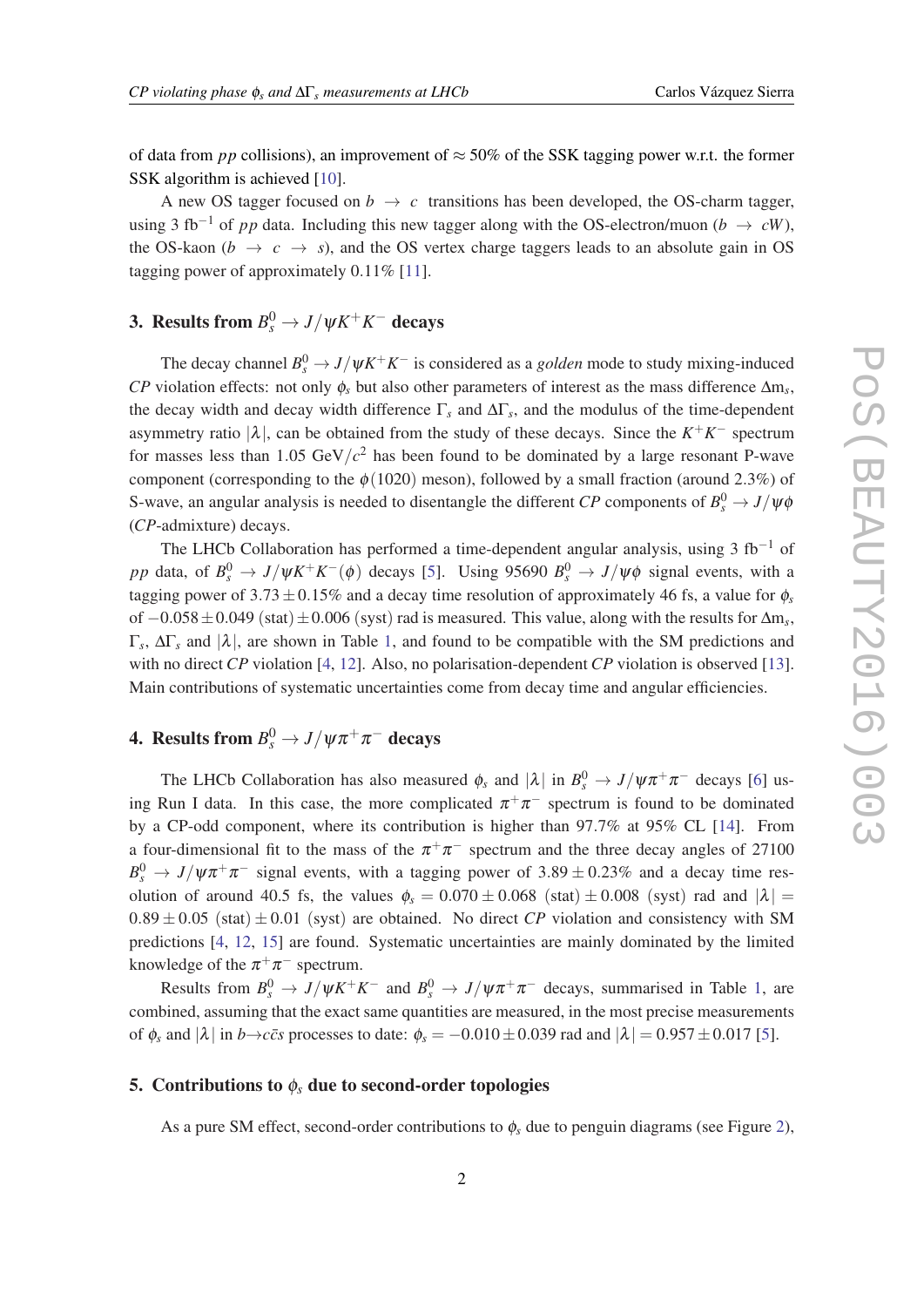<span id="page-3-0"></span>

| Parameter                            | $B_s^0 \rightarrow J/\psi K^+ K^-$ | $B_s^0 \rightarrow J/\psi \pi^+ \pi^-$ | Combination        |
|--------------------------------------|------------------------------------|----------------------------------------|--------------------|
| $\phi_s$ [rad]                       | $-0.058 \pm 0.049 \pm 0.006$       | $0.070 \pm 0.068 \pm 0.008$            | $-0.010 \pm 0.039$ |
| $ \lambda $                          | $0.964 \pm 0.019 \pm 0.007$        | $0.89 \pm 0.05 \pm 0.01$               | $0.957 \pm 0.017$  |
| $\Gamma_s$ [ps <sup>-1</sup> ]       | $0.6603 \pm 0.0027 \pm 0.0015$     |                                        |                    |
| $\Delta\Gamma_s$ [ps <sup>-1</sup> ] | $0.0805 \pm 0.0091 \pm 0.0032$     |                                        |                    |
| $\Delta m_s$ [ps <sup>-1</sup> ]     | $17.711 \pm 0.056 \pm 0.011$       |                                        |                    |

**Table 1:** Summary of LHCb results from the analyses of  $B_s^0 \to J/\psi K^+ K^-$  and  $B_s^0 \to J/\psi \pi^+ \pi^-$  decays, and their combination for parameters  $\phi_s$  and  $|\lambda|$ . When two uncertainties are shown, the first is statistical and the second one is systematic.

 $\delta_{\rm P}$ , could mimic possible NP effects,  $\delta_{\rm NP}$ , since

$$
\phi_s \text{ (measured)} = -2\beta_s + \delta_P + \delta_{\text{NP}}.\tag{5.1}
$$



Figure 2: Tree-level diagram (left) and second-order (*penguin*) diagram (right) for  $B_s^0 \to J/\psi \phi$  mode.

In the search for possible NP, the estimation of this effect (known as *penguin pollution*) becomes mandatory with the upgrade of current generation detectors, where the sensitivity continues to improve.

Since second-order contributions are suppressed w.r.t. the tree-level in  $B_s^0 \rightarrow J/\psi \phi$  decays by approximately a factor 95% and are difficult to calculate in perturbative QCD (pQCD) [\[13](#page-7-0), [16\]](#page-7-0), an alternative strategy [\[17](#page-7-0), [18\]](#page-7-0) is followed. The decay amplitude of the  $B_s^0 \rightarrow J/\psi \phi$  mode can be written as a function of some hadronic parameters (henceforth referred to as *penguin* parameters), which can be related (under SU(3) flavour symmetry assumptions) to observables in control channels where second-order contributions are not suppressed. The main idea is to obtain these *penguin* parameters in the control channels via the measurement of certain observables.

## 5.1 Using  $B_s^0 \rightarrow J/\psi \bar{K}^{*0}$  as a control channel

An angular analysis of  $B_s^0 \to J/\psi K^- \pi^+$  decays (3 fb<sup>-1</sup>) has been published by the LHCb Collaboration [\[19\]](#page-7-0), where the  $K^-\pi^+$  spectrum is found to be broadly dominated by the  $\overline{K}(892)^{*0}$ resonance. Hence, focusing on the  $B_s^0 \to J/\psi \overline{K}^{*0}$  mode, direct *CP* asymmetries and polarisation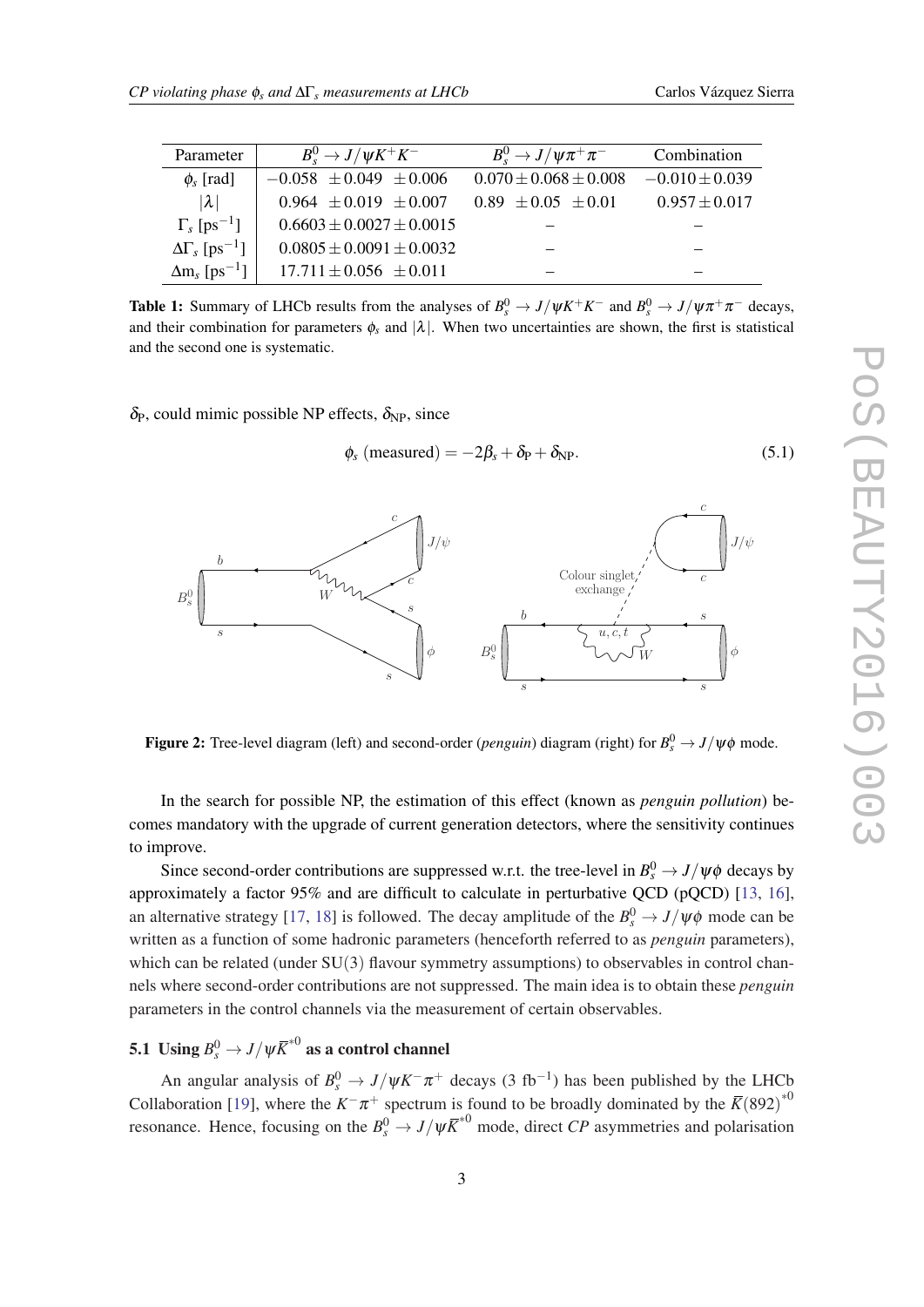| Parameter  | Longitudinal $(i = L)$                                   | Parallel $(i = \ )$ | Perpendicular $(i = \perp)$  |
|------------|----------------------------------------------------------|---------------------|------------------------------|
|            | $0.497 \pm 0.025 \pm 0.025$ $0.179 \pm 0.027 \pm 0.013$  |                     |                              |
| $A_i^{CP}$ | $-0.048 \pm 0.057 \pm 0.020$ $0.171 \pm 0.152 \pm 0.028$ |                     | $-0.049 \pm 0.096 \pm 0.025$ |

**Table 2:** Results from the  $B_s^0 \to J/\psi \overline{K}^{*0}$  analysis for direct CP asymmetries  $A^{CP}$  and polarisation fractions *f* in the three different final polarisation states *i*: longitudinal (*L*), parallel ( $\parallel$ ) and perpendicular ( $\perp$ ). The perpendicular polarisation fraction is not directly obtained from the fit as the three polarisation fractions are normalised to unity by definition. First uncertainties are stastistical, second are systematic.

fractions are measured for each final polarisation state, along with a measurement of its branching fraction. All these observables are furtherly used to determine the *penguin* parameters needed to estimate the *penguin pollution* to φ*<sup>s</sup>* .

Since the final state  $J/\psi \overline{K}^{*0}$  is not a *CP* eigenstate, a decay-time-integrated and flavouraveraged analysis is performed, using  $1808 B_s^0 \to J/\psi \overline{K}^{*0}$  signal events. Polarisation-dependent results are summarised in Table 2. The branching fraction is measured to be  $\mathscr{B}(B_s^0 \to J/\psi \overline{K}^{*0}) =$  $(4.14 \pm 0.18 \text{ (stat)} \pm 0.26 \text{ (syst)} \pm 0.24 \text{ (fd/fs)}) \times 10^{-5}$ . Simulation-based corrections to the angular acceptance are applied, being these the main source of systematic uncertainties. Production and detection asymmetries are taken into account [\[20](#page-7-0), [21](#page-7-0)].

### 5.2 Combination with results from  $B^0 \to J/\psi \rho^0$  decays

From a combined fit using not only inputs from the  $B_s^0 \to J/\psi \overline{K}^{*0}$  analysis but from the  $B^0 \to J/\psi \rho^0$  mode as well [[22\]](#page-7-0), LHCb Collaboration has reported the following values for the *penguin pollution* to the *CP* violating  $\phi_s$  phase in  $b \to c\bar{c}s$  processes,  $\delta_p$ , in each final polarisation state [[19\]](#page-7-0),

$$
\begin{array}{l} \delta_P^0=0.000~^{+0.009}_{-0.011}~^{+0.004}_{-0.009}~\text{rad},\\ \delta_P^{\parallel}=0.001~^{+0.010}_{-0.014}\pm0.008~\text{rad},\\ \delta_P^{\perp}=0.003~^{+0.010}_{-0.014}\pm0.008~\text{rad}. \end{array}
$$

These results, dominated by the input from the *CP* asymmetries in  $B^0 \to J/\psi \rho^0$  decays, were found to be small and well under control. A plot from the fit for the parallel (||) final polarisation state to obtain the *penguin* parameters  $a_{\parallel}$  and  $\theta_{\parallel}$  is shown in Figure [3.](#page-5-0)

### **6.** Observation of  $\bar{B}_s^0 \rightarrow \psi(2S)K^+\pi^-$  decays

The LHCb Collaboration published recently the observation (3 fb<sup>-1</sup>) of  $\bar{B}_s^0 \to \psi(2S)K^+\pi^-$ decays [\[23](#page-7-0)]. This mode is analogous to the  $B_s^0 \to J/\psi \overline{K}^{*0}$  channel, except for the  $c\bar{c}$  quark pair hadronising into the heavier  $\psi(2S)$  meson, but also being reconstructed into a dimuon final state. Hence, *penguin pollution* to  $\phi_s$  when it is measured using  $B_s^0 \to \psi(2S)X$  modes (such as  $B_s^0 \to \psi(2S)K^+K^-$  decays) may be estimated from  $\bar{B}_s^0 \to \psi(2S)K^{*0}$  decays, since  $\delta_P$  depends on the hadronisation of the final state. An additional motivation for this analysis is the search for exotic states: the LHCb Collaboration reported a couple of years ago the observation of the *Z*(4430) − tetraquark in  $B^0 \to \psi(2S)K^+\pi^-$  decays [[24\]](#page-7-0), which is the  $B^0$  counterpart of this mode.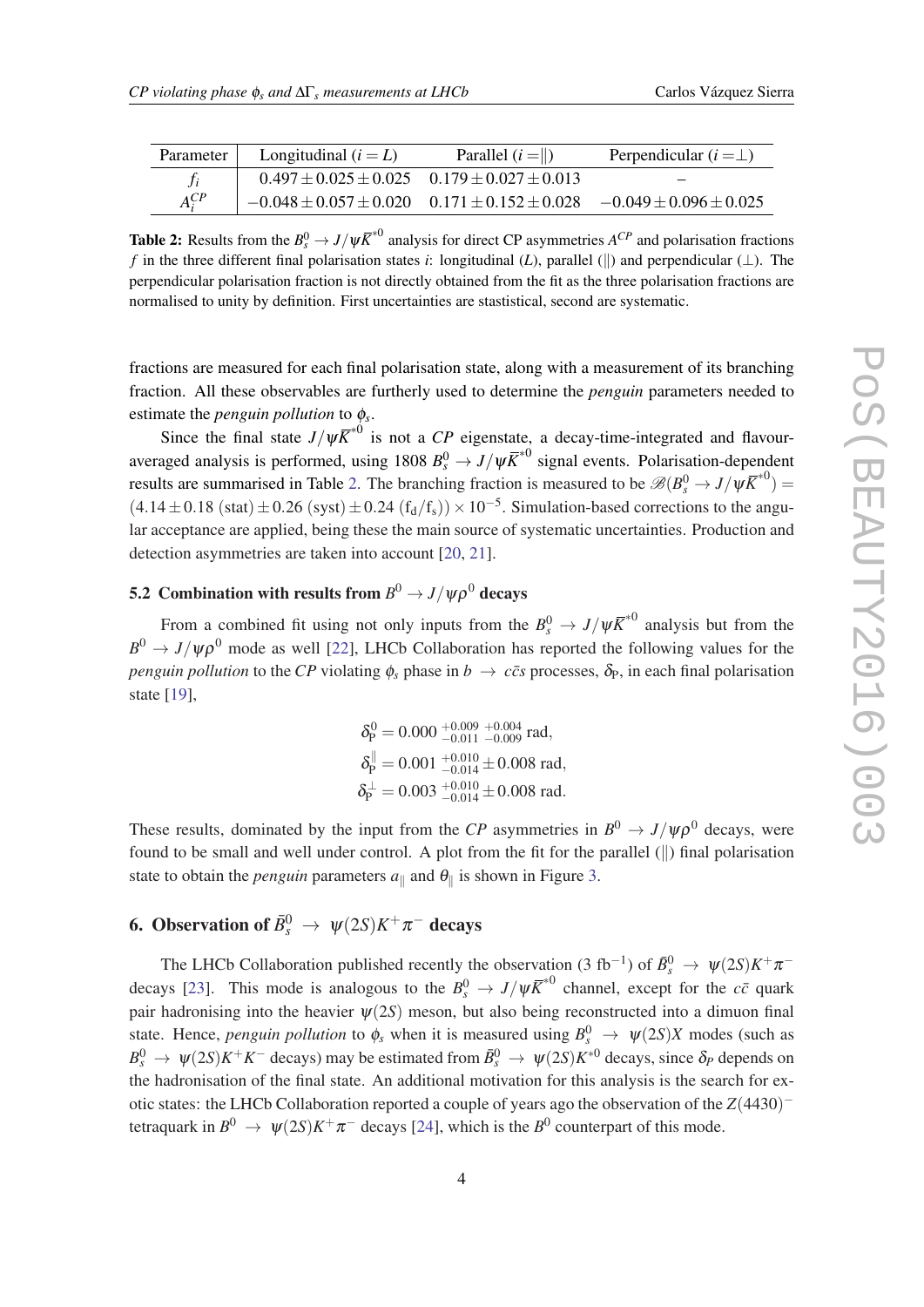<span id="page-5-0"></span>

Figure 3: Projection of the fit to  $B_s^0 \to J/\psi \overline{K}^{*0}$  and  $B^0 \to J/\psi \rho^0$  in the parallel final polarisation state.

In this analysis, the fraction of events and the longitudinal polarisation fraction for the  $K^{*0}$ meson are measured,  $f(K^{\ast 0})$  and  $f_L$  respectively, along with the neutral *B* meson mass difference, and with the normalised branching fractions  $\mathscr{B}(\bar{B}^0_s \to \psi(2S)K^+\pi^-)$  and  $\mathscr{B}(\bar{B}^0_s \to \psi(2S)K^{*0})$ . Using 239  $\bar{B}_s^0 \to \psi(2S)K^+\pi^-$  signal events, a four-dimensional fit to the  $K^+\pi^-$  invariant mass and the three decay angles is performed, leading to the following results,

$$
f_L = 0.524 \pm 0.056 \pm 0.029,
$$
  
\n
$$
f(K^{*0}) = 0.645 \pm 0.049 \pm 0.049,
$$
  
\n
$$
\mathcal{B}(\bar{B}_s^0 \to \psi(2S)K^+\pi^-) = (5.38 \pm 0.36 \pm 0.22 \pm 0.31 (f_s/f_d))\%,
$$
  
\n
$$
\mathcal{B}(\bar{B}_s^0 \to \psi(2S)K^{*0}) = (5.58 \pm 0.57 \pm 0.40 \pm 0.32 (f_s/f_d))\%,
$$
  
\n
$$
\mathcal{B}(\bar{B}_s^0 \to \psi(2S)K^{*0}) = (5.58 \pm 0.57 \pm 0.40 \pm 0.32 (f_s/f_d))\%,
$$
  
\n
$$
M(\bar{B}_s^0) - M(B^0) = 87.45 \pm 0.44 \pm 0.09 \text{ MeV}/c^2,
$$

which have been found to be compatible with previous studies [[19,](#page-7-0) [25](#page-7-0), [26\]](#page-7-0), and where the first uncertainties are statistical and the second are systematic. The latter are dominated by the amplitude model used for the fit. Apart from  $\bar{B}^0_s \to \psi(2S)K^{*0}$  decays, no other significant structure is found in the four-body mass spectrum.

#### 7. Summary and prospects

The latest combination [[27](#page-7-0)] by the Heavy Flavor Average Group (HFAG), including results from ATLAS, CMS, CDF, D0 and LHCb collaborations (the latter includes not only results from the analysis of  $B_s^0 \to J/\psi K^+ K^-$  and  $B_s^0 \to J/\psi \pi^+ \pi^-$  decays but also from the  $B_s^0 \to D_s^+ D_s^-$  mode [[7](#page-7-0)]) leads to the following world averages (see Figure [4](#page-6-0)) of  $\phi_s$  and  $\Delta\Gamma_s$ ,

$$
\phi_s = -0.033 \pm 0.033 \text{ rad},
$$
  
\n $\Delta \Gamma_s = 0.083 \pm 0.006 \text{ ps}^{-1},$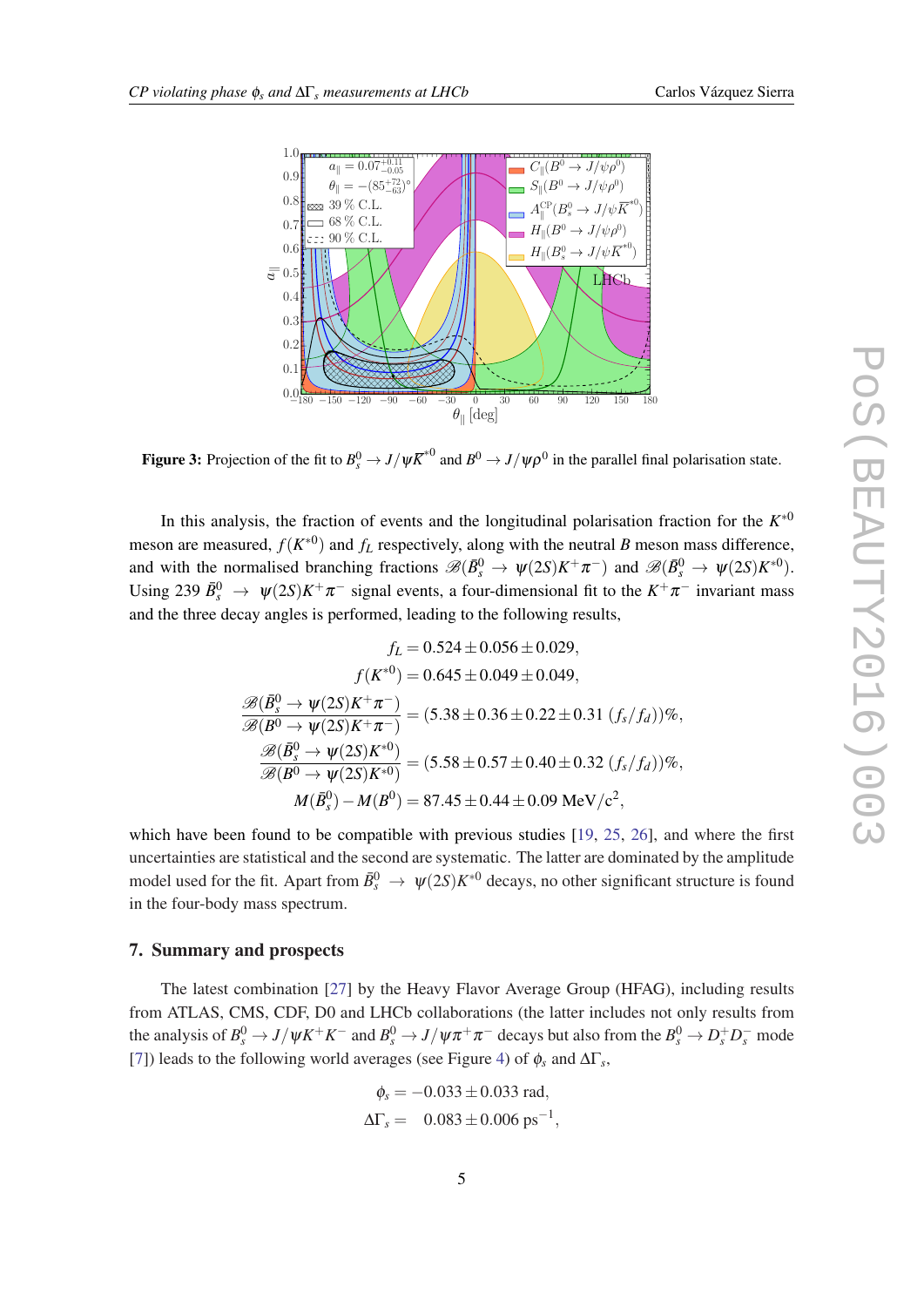<span id="page-6-0"></span>

Figure 4: World average fit results to φ*<sup>s</sup>* and ∆Γ*<sup>s</sup>* from HFAG.

which are fully compatible with SM estimations [[4](#page-7-0), [12\]](#page-7-0).

$$
\phi_s = -0.0376 \, {}^{+0.0008}_{-0.0007} \text{ rad},
$$
  
\n
$$
\Delta\Gamma_s = 0.088 \pm 0.020 \text{ ps}^{-1}.
$$

In order to improve the sensitivity and reduce the statistical uncertainty of these measurements, the LHCb Collaboration also plans to study additional time-dependent decay modes, such as  $B_s^0 \to \psi(2S)K^+K^-$  and  $B_s^0 \to J/\psi(\to e^+e^-)K^+K^-$  decays, and to update current  $B_s^0 \to J/\psi K^+K^$ and  $B_s^0 \to J/\psi \pi^+ \pi^-$  studies including *pp* collisions data from Run II as well. For the High Luminosity (HL) LHC era (scheduled for 2028), statistical uncertainties more than five times smaller than present ones are expected for these  $\phi_s$  measurements [[28](#page-7-0)].

#### 8. Conclusions

In these proceedings, Run I LHCb results for the *CP* violating phase  $\phi_s^{c\bar{c}s}$ ,  $|\lambda|$ , and for the decay width difference  $\Delta\Gamma_s$  from  $B_s^0 \to J/\psi \pi^+ \pi^-$  and  $B_s^0 \to J/\psi K^+ K^-$  decay modes are presented, as well as results for the decay width and mass differences Γ*<sup>s</sup>* and ∆m*<sup>s</sup>* . Results have been found to be fully compatible with SM estimations. An LHCb estimation of the second-order contributions to the  $\phi_s$  phase, measured in  $B_s^0 \to J/\psi \overline{K}^{*0}$  and  $B^0 \to J/\psi \rho^0$  channels and known as *penguin pollution*, is also presented, being found to be not larger than 21 mrad and well under control. An observation of the decay channel  $\bar{B}_s^0 \to \psi(2S)K^+\pi^-$  by the LHCb Collaboration is also described in this document, where the normalised branching fractions,  $K^{*0}$  longitudinal polarisation fraction and ratio, and neutral *B* meson mass difference are measured and found to be compatible with previous studies. Finally, world average results on φ*<sup>s</sup>* and ∆Γ*<sup>s</sup>* obtained by the HFAG are presented, along with the most relevant prospects by the LHCb Collaboration.

#### References

[1] N. Cabibbo, *Phys. Rev. Lett.* 10 (1963), 531.